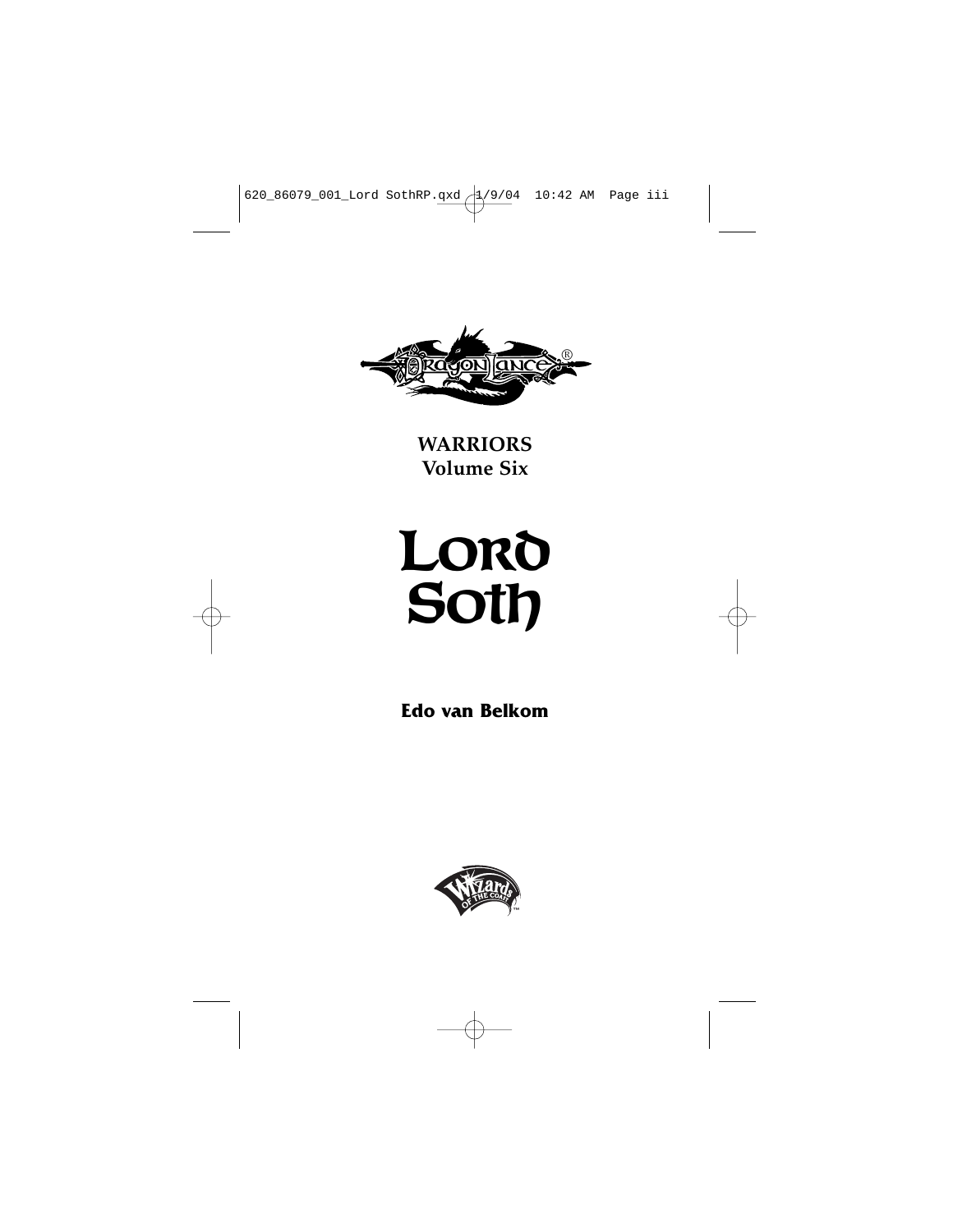*Dear Astinus,*

*I know it has been your intention for many years to pen a volume chronicling the spectacular rise and fall of Lord Loren Soth of Dargaard Keep. Understandably, work on the literally thousands upon thousands of other volumes in your wondrous library has always kept you from this important task.*

*That is why I accepted this assignment with both eagerness and trepidation. While I was anxious to show you that your confidence in my abilities was well-founded, I was also unsure about those same abilities and concerned that they might not be up to the challenge of recording a life story so tangled and mysterious as that of Lord Soth's.*

*The history of the Lord of Dargaard Keep is a fascinating one, full of as much honor, devotion to duty, love, knightly law and discipline, as cruelty, jealousy, greed, falsehood, unbridled lust, infidelity and murder.*

*Putting it to paper was not an easy task.*

*For despite how well his exploits are known to the people of Krynn, the details of each are as varied as the number of people who are familiar enough to speak of them.*

*Before this volume was completed, the life story of Lord Soth also known to many by such names as Knight of the Black Rose, the Death Knight, or the Death Lord—had been a mixture of legend, fable, myth, spoken histories and long-lost tales.*

*For example, there are many variations of the story concerning the death of Soth's first wife, Lady Korinne Gladria of Palanthas. (Even in this, something as simple as a name, there have been errors as the woman has sometimes been incorrectly referred to as Lady Gladria of Korinne.) Lady Korinne wed Soth in a magnificent ceremony on the grounds outside Dargaard Keep. But while some histories have reported that she died during childbirth, or merely under "mysterious circumstances," they are all only partly true.*

*But you, Astinus of Palanthas, Master Historian of Krynn, did not become a master historian by chronicling half-truths and lies, and neither shall I. The reputation and respect you have*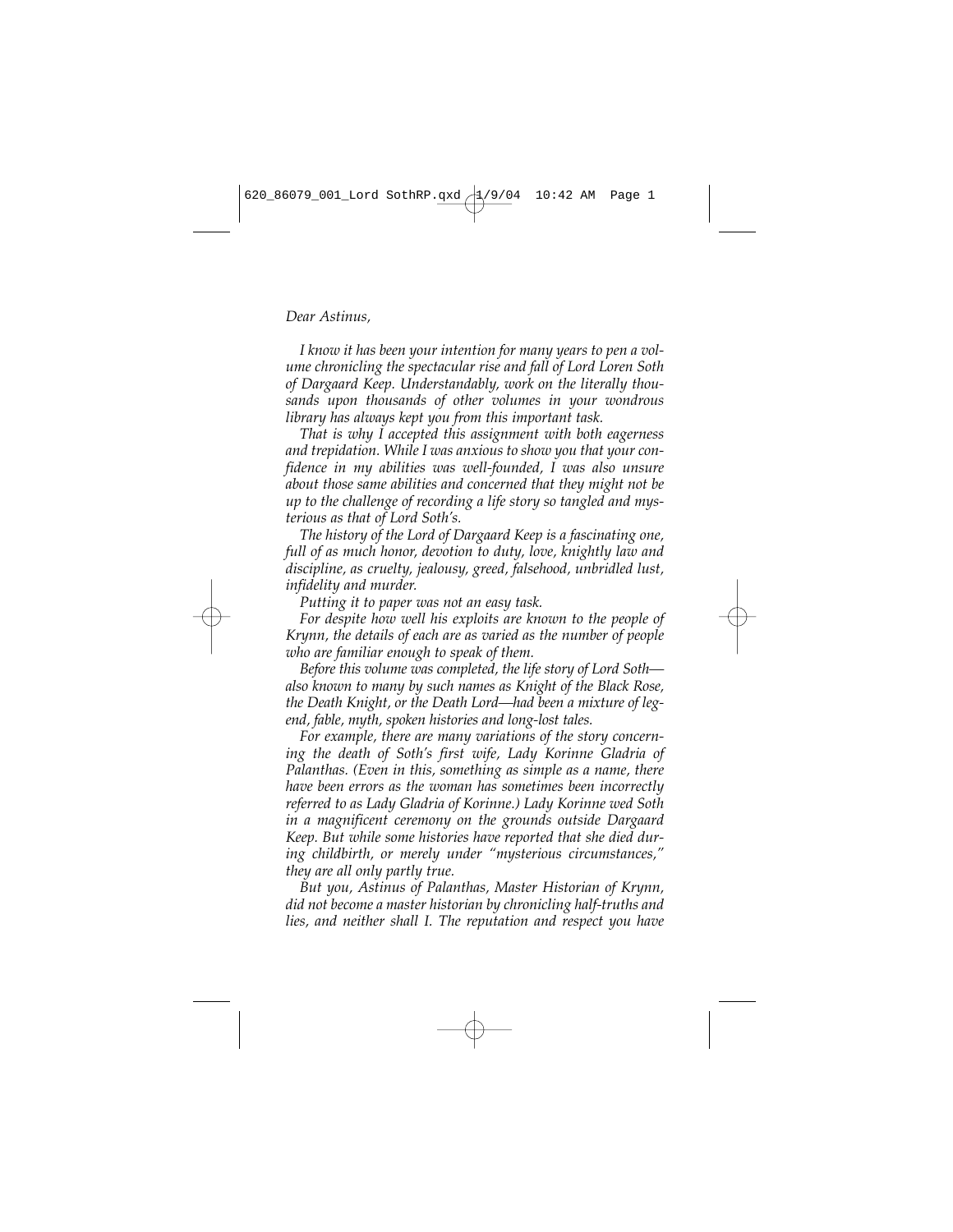## DRAGONLANCE Warriors

*earned in every corner of Krynn has been won by your tireless pursuit of truth in all matters pertaining to its history. It has been my goal to produce a history worthy of that same respect.*

*Whether I have achieved that goal or not, only you are qualified to judge. On my own behalf, I will say only this. While this is as well a researched history of Lord Soth's life as I could pen, I cannot say in all honesty that it is the one true version. For while I worked diligently to confirm each fact found in the various written records scattered throughout Solamnia and across the four corners of Krynn, far too many aspects of the story could only be verified verbally, and even then by—how shall I say?—less than reputable sources.*

*Speaking in more general terms, I found Soth's tale to be an utterly shocking one. Yet, as startling as it is, I suspect that there were even more disturbing elements that, even with the utmost diligence, I was unable to unearth. With much regret, I fear that those parts of Soth's history might be lost to us forever.*

*Nevertheless, I have combined all of the reliable facts concerning Lord Soth's sordid life and gathered them together in a single volume for the very first time. The result is as true a history of the knight's life as is within my ability to produce.*

*I submit it for your approval.*

*Verril Esteros, Second Aesthetic Great Library of Astinus of Palanthas 401 A.C.*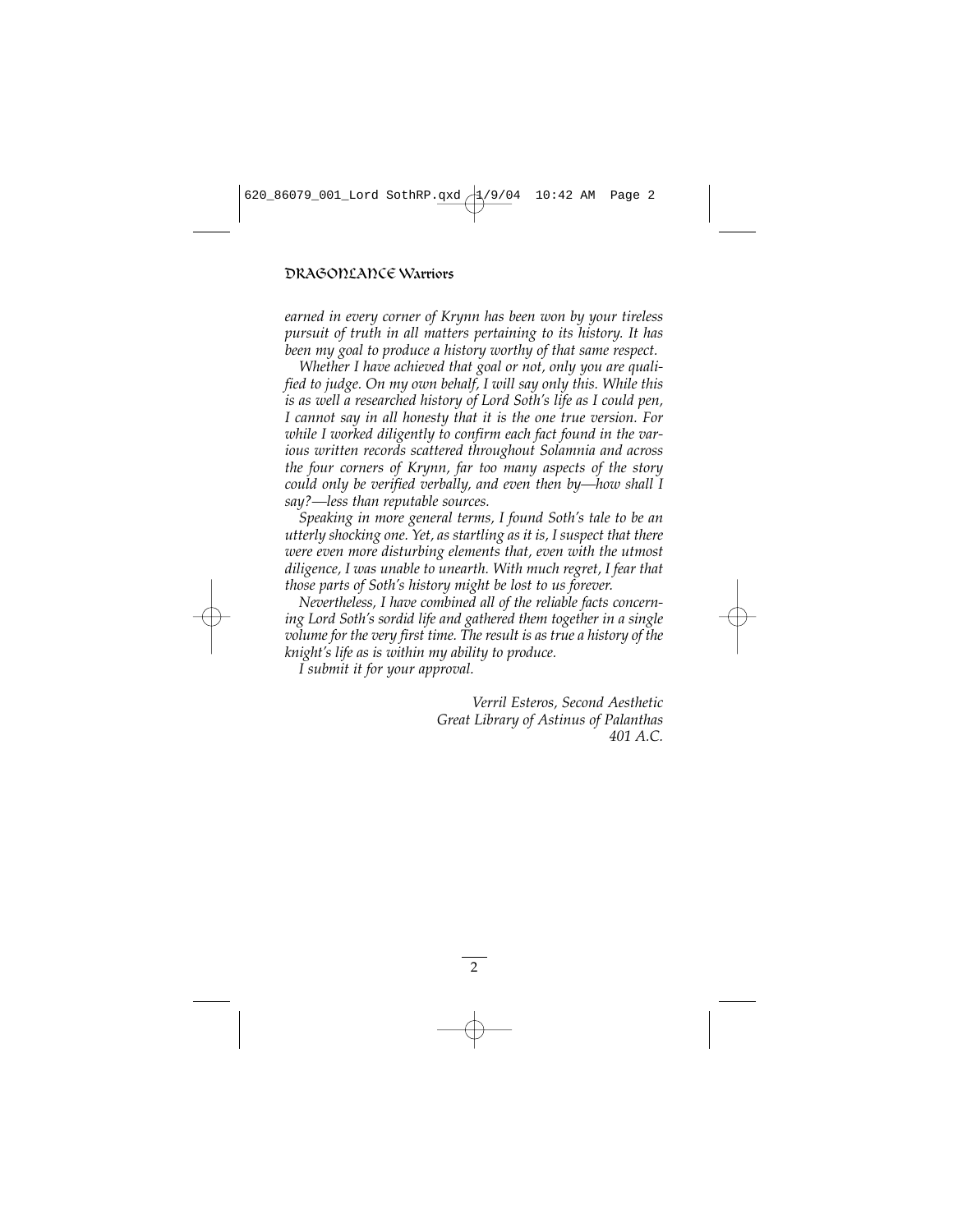

## Prologue

Three moons might well have been in the sky, but only two dared show their faces. Lunitari glowed a dark shade of red while Solinari shone a bright white, leaving the dark moon Nuitari to be hidden by the night.

Lunitari and Solinari hung over the dark rippling waters of the northern sea like a pair of watchful eyes, shining crimson and white light down onto the sleeping port city of Kalaman, and casting spiderlike shadows across its dim, quiet streets.

A dark figure moved swiftly through the shadows. His movements were strong and sure, like those of a nobleman, but his dress was an ill-fitting patchwork of worn and tattered garments, suggesting the man was no more noble than a petty thief or common rogue.

Whatever the man's class, he moved quietly from shadow to shadow, avoiding the light as much as he shunned the open spaces between the scattered homes and shops.

When he reached the open mouth of a darkened alley, he stepped into its blackness and paused for a moment to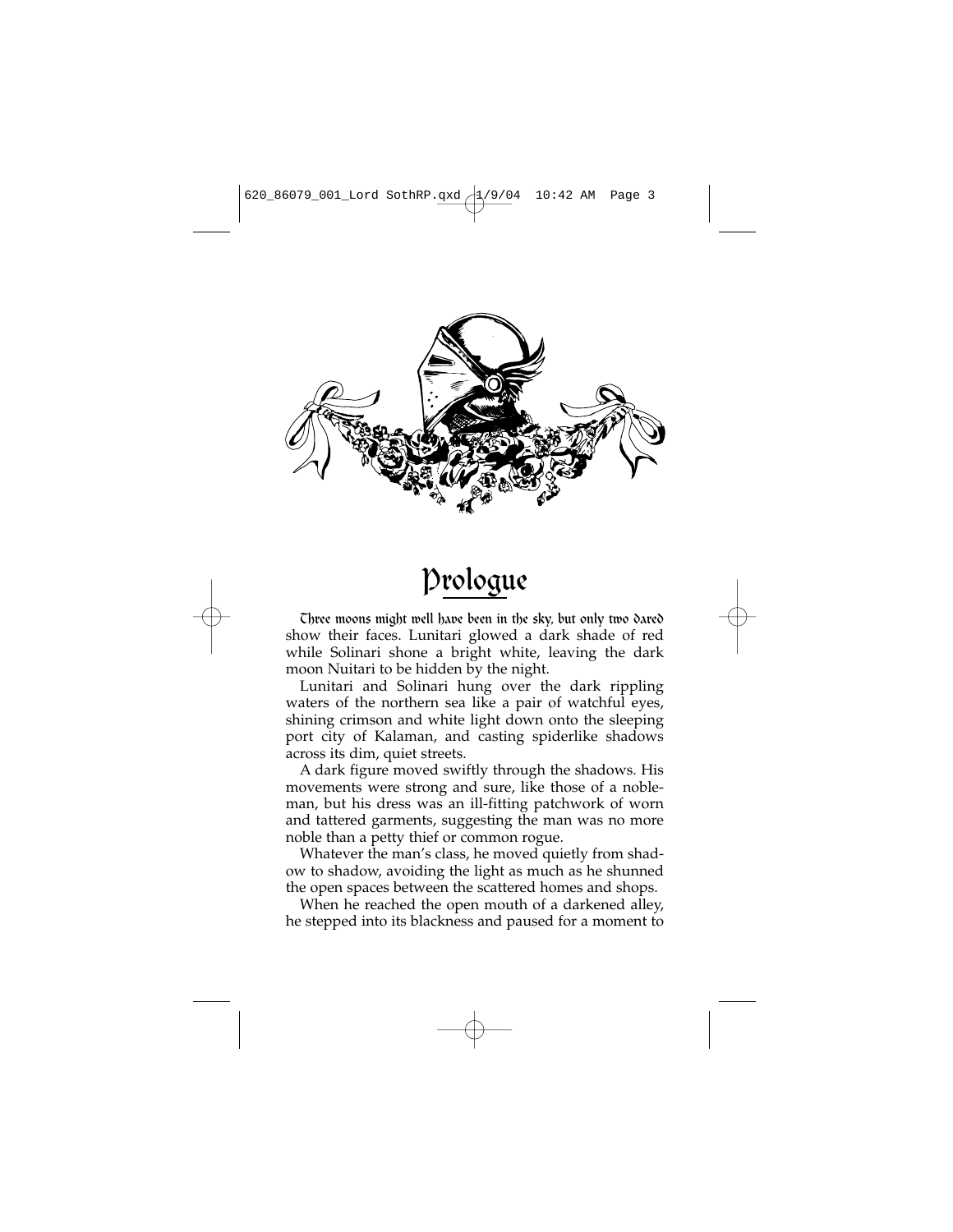catch his breath. As he stood there, he felt for the weapons hidden beneath his cloak, making sure everything was in place. He'd have only one chance to complete his task and he knew failure would not be tolerated.

After he had rested and his breathing had slowed, he ventured deeper into the alley's uncertain darkness.

After a short walk, he came upon the open back door of a popular tavern—The Rose and Thistle. From inside, the faint sound of laughter and song echoed into the alley while flickering firelight blazed through the half-open doorway like rays from the midday sun.

The dark figure stopped and strained to hear the people singing merrily inside, all the while making sure to keep his distance from the warm light emanating from within.

Next to the door, on the side closest to him, one of the tavern's more inebriated patrons—a dwarf—was propped up against the back wall of the establishment, no doubt sleeping off the effects of an over-indulgence of its finest ale. The dwarf was sleeping so peacefully it seemed a shame to wake him, but there was no time for such polite considerations.

Not tonight.

So without further hesitation the shadowy figure reared back and gave the dwarf a hard kick in the upper thigh.

"Ow!" exclaimed the dwarf, then muttered sleepily, "I assure you sir, I had no idea she was the daughter of a—"

So the dwarf was a scoundrel as well as a drunkard! He gave the dwarf another hard kick, this time causing the dwarf's ale-soaked eyes to flutter open. After taking a moment to wipe the last remnants of sleep from his eyes, the dwarf looked up at the dark, hooded figure standing over him. . . . And gasped in fear. "What do you want?" he asked.

"I'm looking for a young man, a *bard*"—he said the word as if it were a bad thing—"by the name of Argol Birdsong. Is it true that he performs in this tavern on occasion?"

"Now," the dwarf said casually, foolishly thinking he held a position of power over the dark figure standing before him. "Who wants to know?"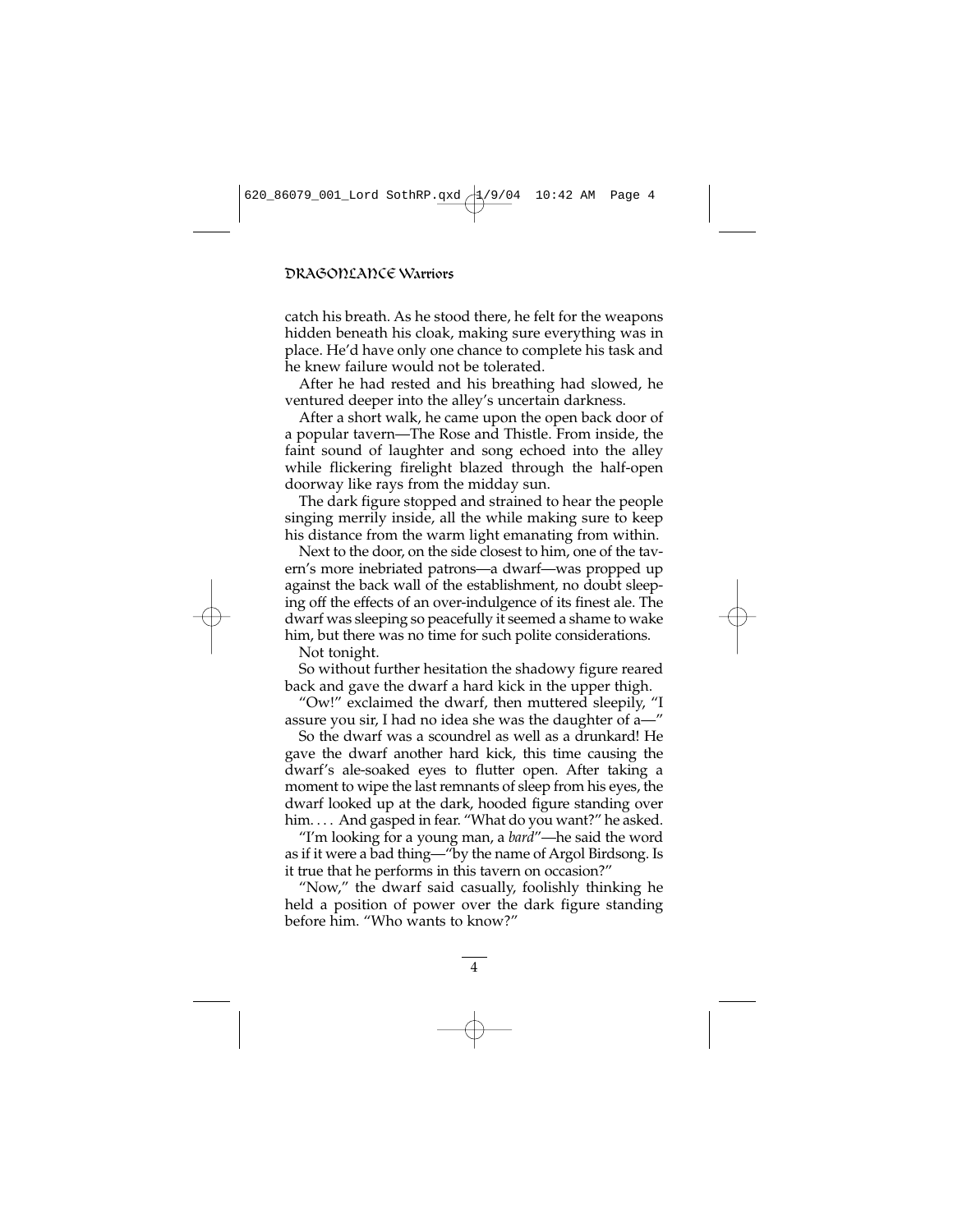The hooded man stepped on the dwarf's foot then, pressing down hard with the heel of his boot. "I'm not interested in, nor do I have the time for dwarven games. Is he here or not?" He turned his boot to emphasize the point.

"Ow!" the dwarf cried, then quickly nodded. "Y-yes, he's here, he's here," he said. "In fact, that's him singing now."

The dark man held his breath for a moment and listened. He could just make out the sound of some ballad coming from inside the tavern. Satisfied, he lifted his boot from the dwarf's foot and fished inside his pouch for some coins.

"Go inside and tell Argol Birdsong there's an old friend waiting for him out in the alley." He dropped a few coins onto the dwarf's lap. "Then remain inside until you've drunk your fill . . . and then some."

The dwarf immediately stopped rubbing his aching foot and picked up the scattered coins. "Yes sir!" he said, jumping to his feet and limping back inside the tavern.

When the dwarf was gone, the dark figure looked up and down the alley then retreated into the safety of the shadows. There, he waited for the singing inside to come to an end. When the tavern was filled with the soft mumble of drunken voices carrying on in contented conversation, he tensed his body and listened for the sound of approaching footsteps.

When the sound came moments later, he drew back his cloak and took hold of the heavy dwarven warhammer that had been hanging from a loop on his belt.

"Hello?" called Argol Birdsong in a melodic voice. "Is someone here?" The bard paused a moment, then smiled broadly. "Aristal, my love? Are you here waiting for me?"

The man in the shadows took a moment to examine the features of the bard. Yes, the singer certainly bore the family resemblance that he had been told to look for. He stepped forward, partway into the light, but his face remained obscured by the folds of his hood.

"Who are you?" asked the bard, his voice no longer so birdlike and perhaps just a little bit frightened.

The stranger ignored the question and asked one of his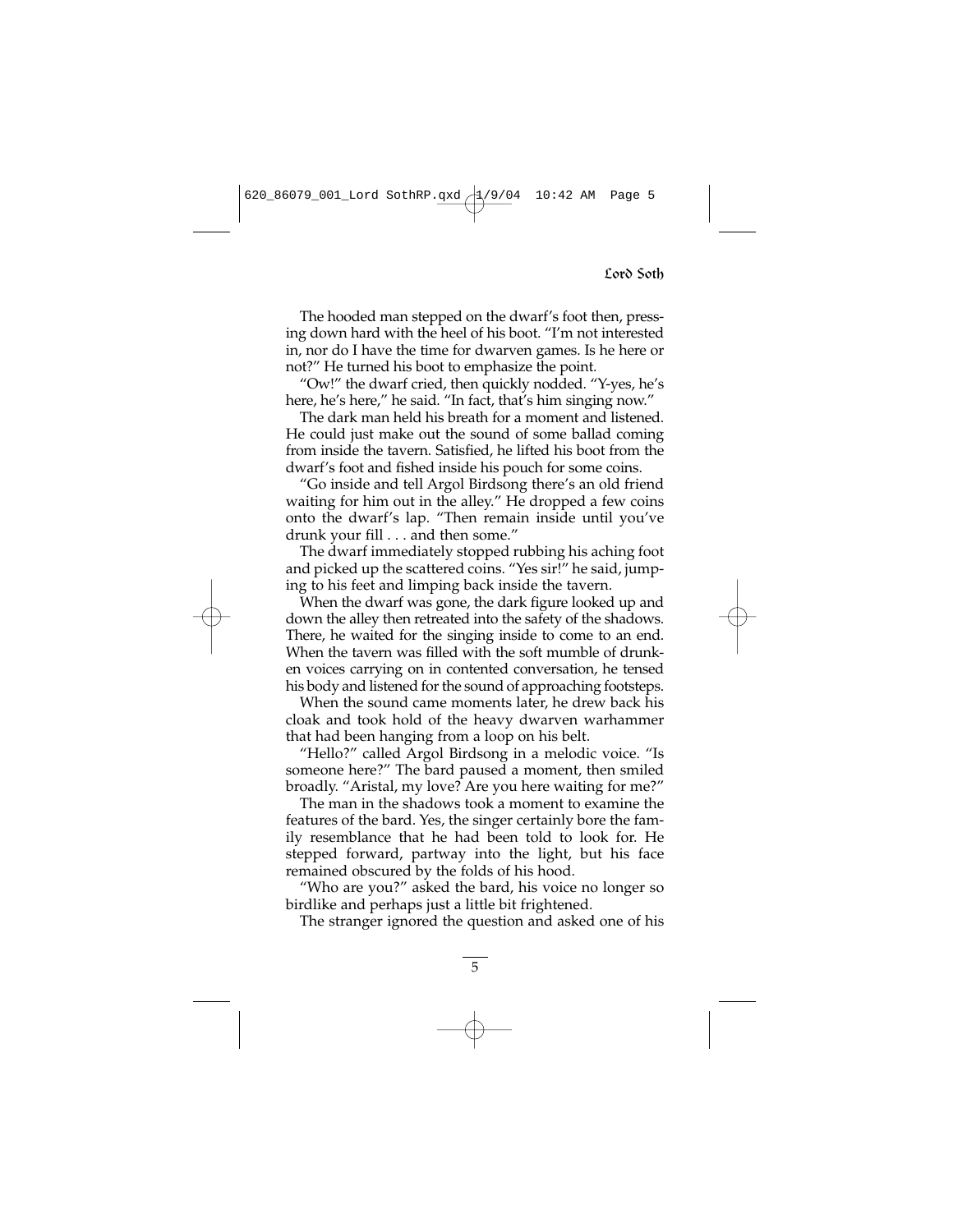## DRAGONLANCE Warriors

own. "Are you Argol Birdsong?"

"Yes, but—"

The man's next word died in his throat as the warhammer suddenly appeared, glinting at the top of its arc for a brief moment before slamming down onto the bard's head.

Once . . .

Twice . . .

Three times . . .

The bard's body slumped forward, then crumpled lifelessly, thudding heavily onto the alley floor.

And then all that could be heard was the rustle of a cloak and the fading click of boots as they hurried out of the alley. Into the night.

\* \* \* \* \*

The assassin ran quickly through the streets of Kalaman, staying away from the main roads and always remaining close to the protective cover of shadows. After running for several blocks, he slowed his pace and added a slight stumble to his gait to suggest that he'd spent most of the night sampling ale and wine of dubious merit.

When he reached the livery stable housing his horse, he tipped the stableman handsomely and was quickly on his way, riding fast enough to appear as if he were headed somewhere, but not so fast as to appear as if he were running away from something.

Outside of the city's limits, he hastened his horse's pace to a trot and then to a full gallop. He continued riding hard and fast for several minutes until he came upon a sharp bend in the Vingaard River.

The water was as black as the darkest night, even in the middle of the day. It was also deep as a well, as much as a hundred feet or more at its center.

It was the perfect place to make something vanish.

Remaining on his horse, the assassin moved to the edges of the southern river bank and opened his cloak. He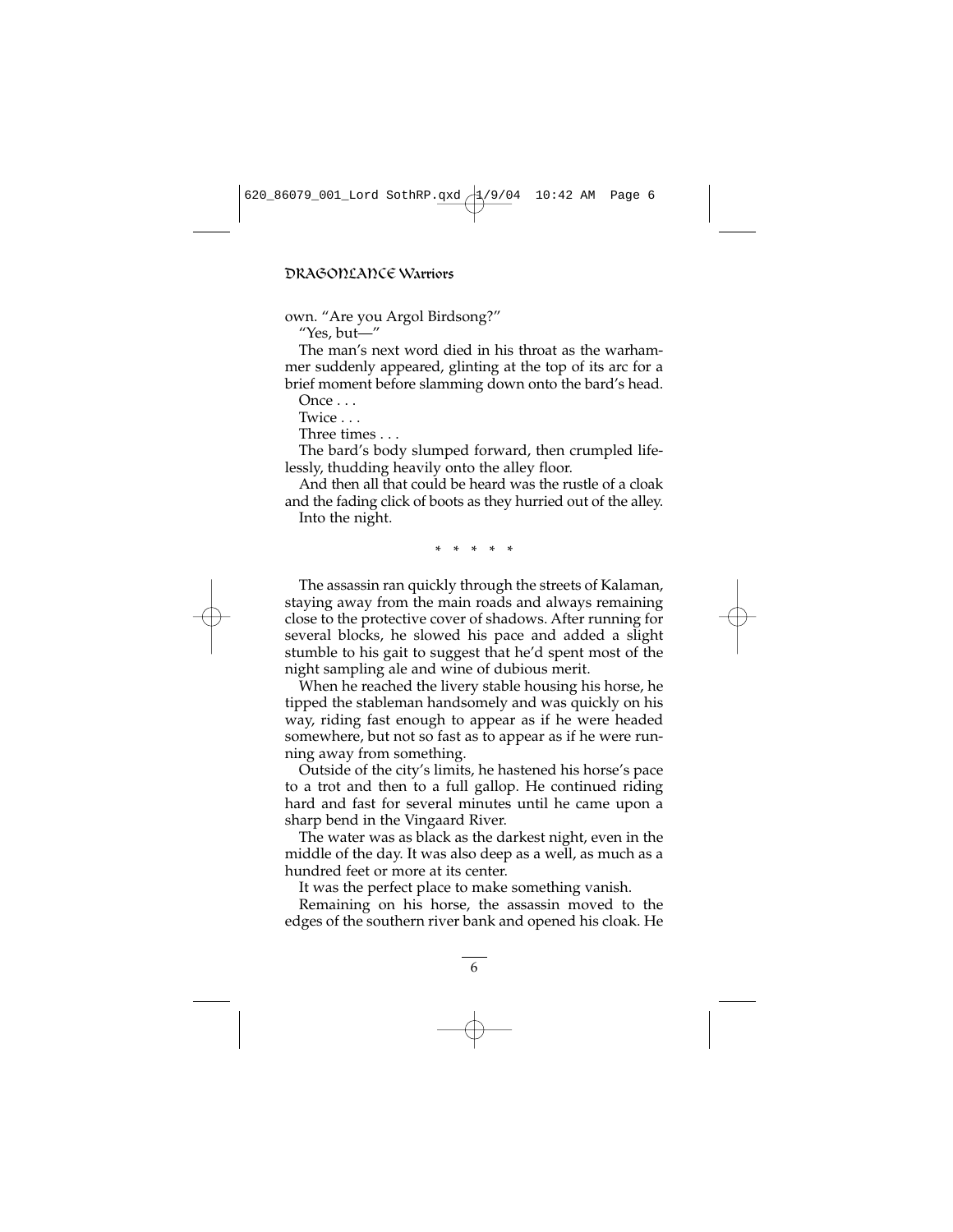unfastened the blood-stained warhammer from his belt and swung it wildly over his head by the leather thong tied to the end of its handle. After several quick rotations, he let go of the thong, flinging the hammer out over the water. The weapon whistled slightly as it twirled and sliced through the air, then made a faint splash as it broke the water's surface midway between the two banks.

The hammer remained on top of the water for a moment, reflecting a sliver of moonlight as the hammerhead turned for the bottom, and then it was gone.

Without a second glance, he turned from the river, kicked at his horse's ribs and was soon riding hard once more, heading west.

One more stop. One more task, and this night would be over.

As the moons slowly arced overhead, he came upon a small hamlet on the western outskirts of Kalaman called Villand. When he began to recognize the outlines of individual homes and cottages, he dismounted from his now heaving horse and gave it a hard slap on its haunches. The startled horse reared back and leaped forward. After two frantic strides it slowed to a more comfortable pace that would see it return to its home in a day or two.

Now alone in the village, the assassin again moved stealthily through winding streets, clinging to the cover afforded by the rough-hewn buildings and scattered trees. When he was near what felt like the center of the village he took a map from his inside cloak pocket and unfurled it beneath Solinari's generous moonlight.

Several of the bigger homes and shops were detailed on the map and after recognizing two of them, he was better able to orient himself and learn of his position within the village. If he wasn't mistaken, his destination was just four houses down the street on the left.

He clenched the map in his left hand and quietly counted off the houses as he passed.

When he arrived at the small unassuming cottage, he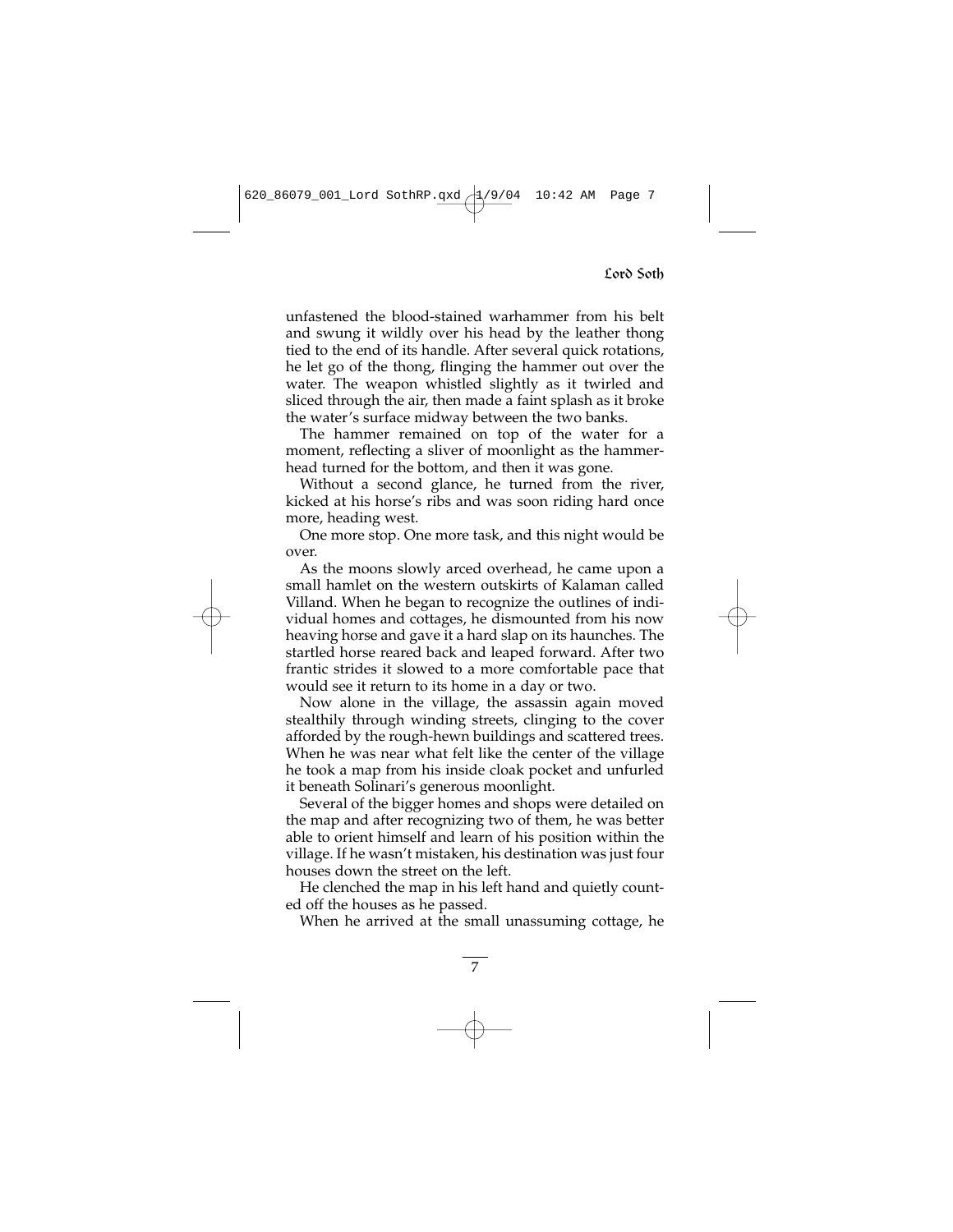checked the front door for a sign. It was there. A double loop connected at its center.

He checked the sign with the one scribbled next to the note on the map. It was the same double loop. The sign of Mishakal—a benevolent goddess known as the Healing Hand—had brought him here to this home. Except, unlike Mishakal, the assassin wasn't here to heal.

With the careful and deft hand of a thief, the assassin picked the lock on the door and eased it open, praying that the owner of the house had been particular about keeping his hinges well oiled. Fortunately he had been, and the door swung quietly open and closed. In seconds he was inside, moving about the house in utter silence.

The first room he checked was just off the kitchen. As promised by the notes written on the map in his hand, it was empty. He moved through the larger room in the center of the house and came upon another smaller room. This had to be the bedroom he was looking for.

It was separated from the adjoining room by a simple white sheet hung in the doorway. With a gentle hand, the assassin pulled the sheet aside and stepped into the room.

The window set in the outside wall was bare and moonlight bathed the room with a soft, incandescent glow, as if the light of Mishakal herself were shining down on the room's sole occupant.

He moved closer to the bed for a better look.

There was a half-elven female lying there. She was attractive for a half-elf. In fact, she was attractive by any standard of measure.

As with the bard, there could be no mistaking this woman's identity. She was indeed the one he sought. Her name was Alsin Felgaard, and she was a milkmaid working on one of the many farms that surrounded Villand.

He moved still closer, then recoiled slightly. Even though he knew what to expect, the features of the half-elf's face were strikingly similar to those of Argol Birdsong. In fact, if the creature lying on the bed hadn't been half-elven, he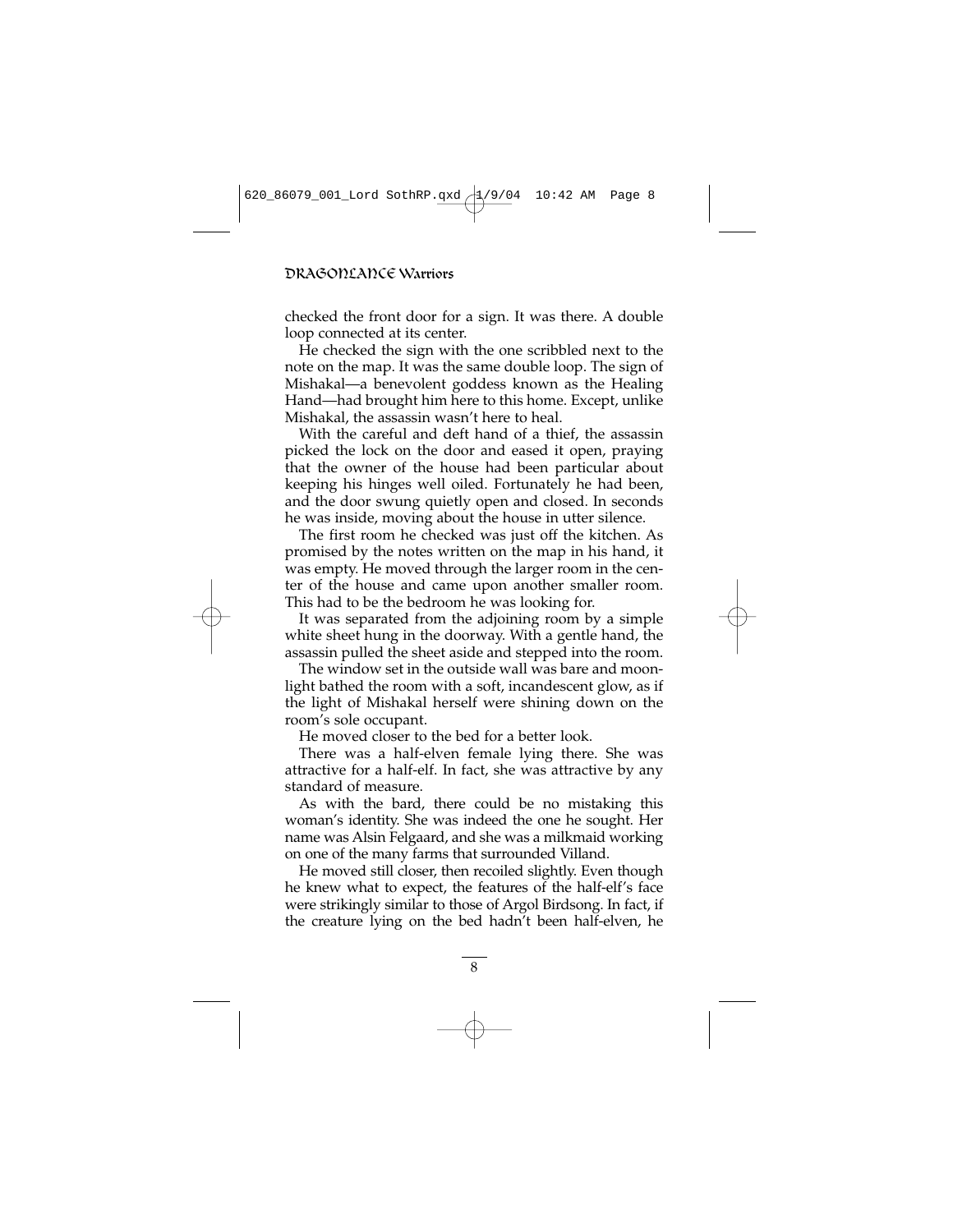would have sworn that they were full brother and sister.

The assassin pondered that thought for a moment, then did his best to dismiss it from his mind. His task was not to think, only to do as he'd been told. If he thought about it for too long, his loyalty might waver, and he couldn't afford to have that happen.

If it ever did, he'd be a dead man.

After taking a deep breath to calm himself, he drew back his cloak once more. This time he removed the battleaxe from where it hung on his belt and gripped it firmly in both of his gloved hands.

Slowly, he raised the axe over his head. . . .

And hesitated.

The half-elf was far too young and beautiful a flower to be cut down so early in what would be a long, long life.

He inhaled a ragged breath, his shaking hands causing the battle-axe to tremble. He let a shiver run its course, then closed his eyes and let out a sigh. As he slowly reopened them, he shook his head.

He'd foolishly allowed himself to think again.

He took another breath, this time making sure his mind and body were hardened by resolve to complete his mission, a resolve stronger and colder than any steel could ever be.

This wouldn't be the first time he'd killed, he told himself. Nor would it be the last.

He raised the battle-axe over his head again, and quickly brought it down with a mighty stroke, cutting through the body of the sleeping maiden and splintering the hard wooden boards of the bed she lay upon.

Her eyes opened in horror, but no sound escaped her lips. If she'd been lucky, she hadn't suffered.

The assassin turned from the ruined and bloodied corpse, and left the house as quietly as he'd entered.

When he stepped outside, the sweat soaking his body cooled like ice upon his skin.

It chilled him.

To the bone.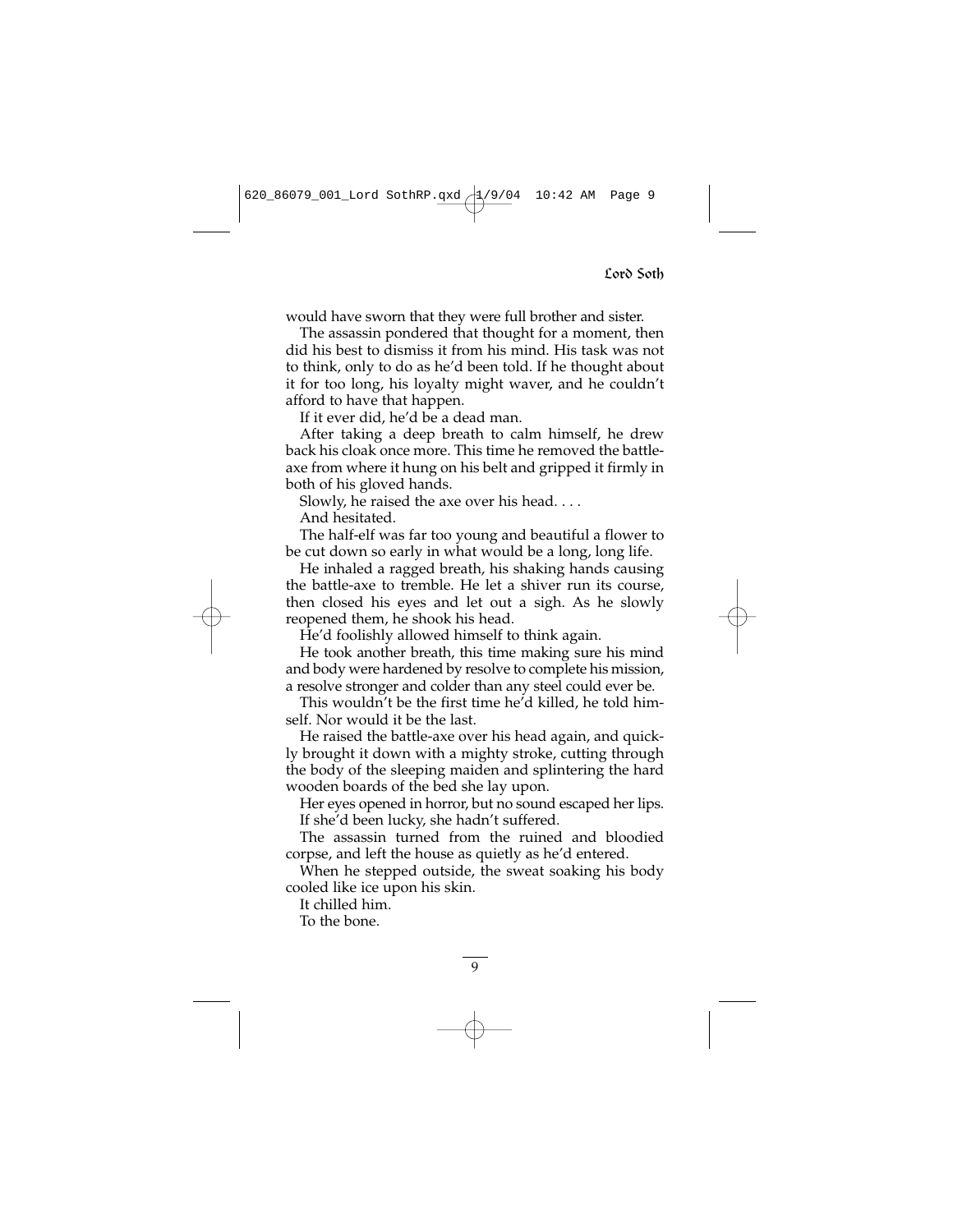He silently slipped from shadow to shadow to a spot just outside the village where there was a fresh horse tethered to a tree waiting for him. He mounted it easily and in seconds both horse and rider were off, riding west across the plain toward Dargaard Keep.

He stopped only once during his ride.

When he came upon a small creek, one of the dozens of tributaries feeding the Vingaard River, he brought his horse to a stop at the water's edge. Unlike the waters of the Vingaard River itself, the water here was shallow and slow moving. However, the creek's bottom was quite muddy and the water murky, making it another desirable spot in which to rid himself of the murder weapon.

As he did earlier that night with the warhammer, he tossed the battle-axe into the creek. After it smacked the surface it was almost immediately gone from view.

And now, for the first time that night, he let out a long, deep sigh of something resembling relief.

The deeds had been done.

He remounted and allowed his horse to walk slowly for several minutes as both horse and rider tried to catch their breath. Then, at the call of its rider, the horse suddenly charged forward in a gallop.

After several hours, as the first rays of dawning sunlight just began to creep over the horizon, he came upon a small and simple cottage at the northernmost foot of the Dargaard Mountains. There was light inside the cottage and, judging from the smoke rising out of the chimney, a roaring fire in its hearth.

He pulled back on the reins and the horse gratefully slowed to a walk. He guided the horse into the stable, covered it with a blanket, provided it with small amounts of food and water, and then headed for the cottage.

He knocked three times and waited for someone to answer the door.

\* \* \* \* \*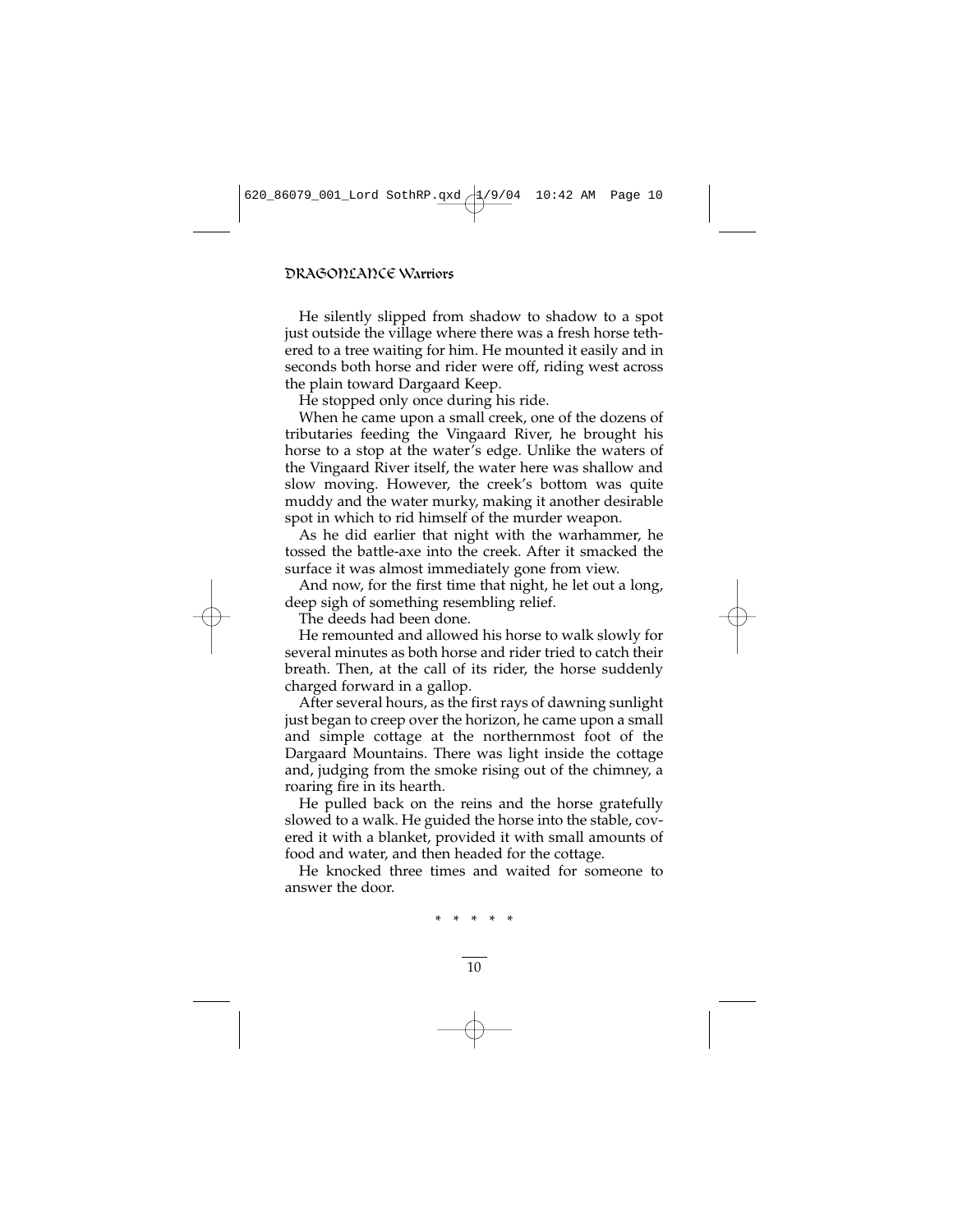Two men sat by the fire in the small wooden cottage, one rocking in his chair, the other still and silent, as if in deep meditation. The cottage was small, perhaps even cramped, but because they were using it for just this one clandestine meeting, it was more than adequate for their purpose.

Although the flickering light of the fire was dim, the physical similarities between the two were obvious. Both were big men, tall and heavy-boned, suggesting they were formidable fighters. Their facial features were almost identical, and judging from the square jaw, the prominent brow and high cheekbones, the only real distinction between the two was the passage of time.

The older man had salt and pepper hair—somewhat thinned up top and around the edges—and a full beard which had been blanched white by years of worry. By contrast the younger man's hair was a thick dark shock hanging down over his shoulders in curls, and his pitch black mustache was stylishly long and tapered. He appeared as yet untouched by life's more weighty burdens.

Beside their ages, the only other difference between the two men could be found in their eyes. The elder's eyes seemed old and tired, the color of dead embers the morning after a fire. In comparison, the younger man's steelgray eyes were sharp and piercing despite their being set deeply into the dark sockets under his brow. And even though his eyes were slightly obscured in shadow, they still had the appearance of being mysteriously alight from within—some might even say, blazing.

Suddenly the younger of the two sat upright in his chair. As he listened carefully to the sounds of the night outside, he could just make out the hoofbeats of an approaching horse.

Slowly the elder rose from his rocker, moving to the hearth to stoke the fire.

In minutes there came three sharp knocks on the door.

The younger man hurried to the door and opened it. A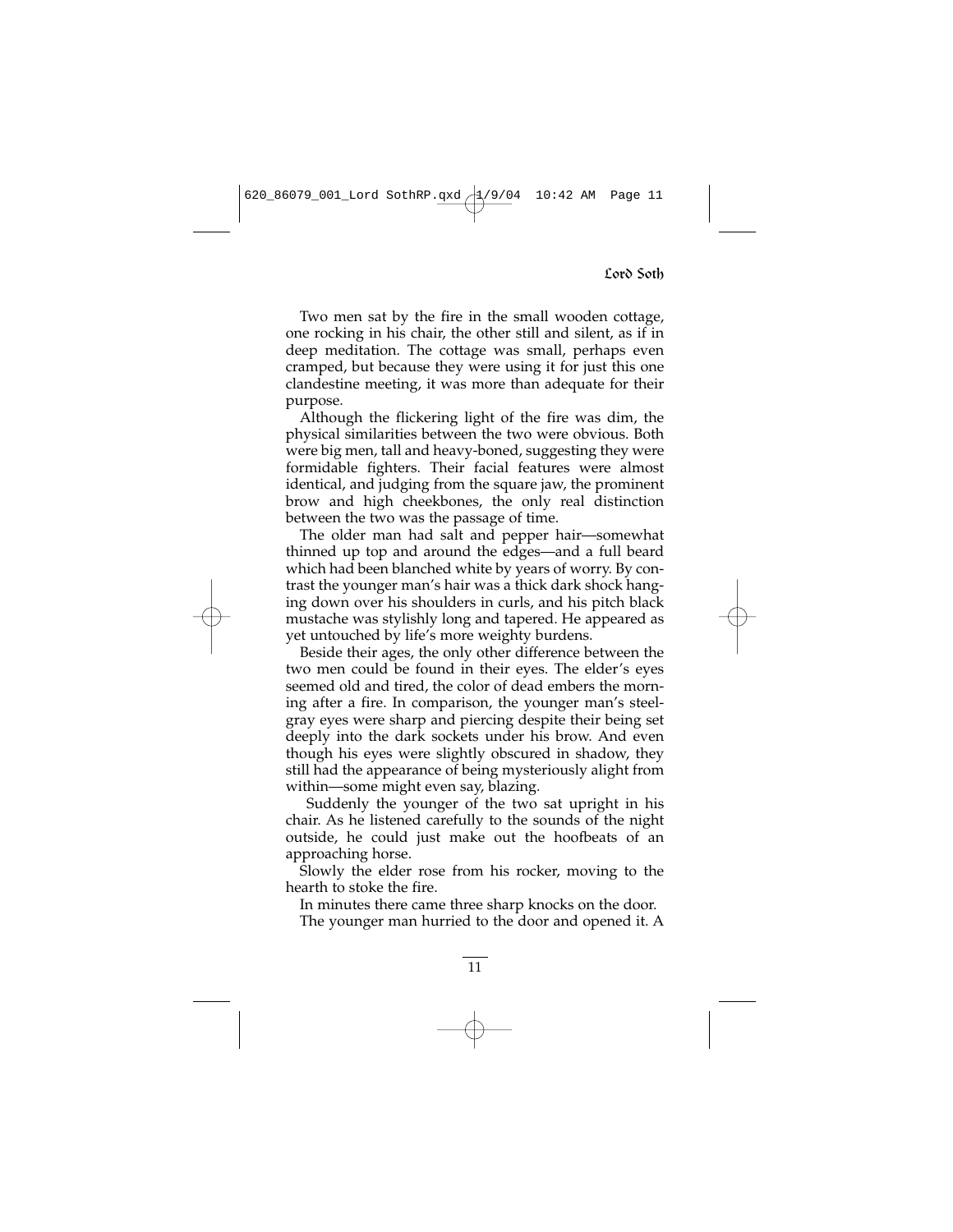man dressed in the guise of a thief stood in the doorway, his body leaning against the jamb for support.

"Well?"

"It is done."

Hearing the words, the younger of the two men, a Knight of the Sword named Loren Soth, breathed a deep sigh of relief. "Well done, Caradoc. You have served me well. Please, come inside now and rest for a while."

The older man, Knight Soth's father, Aynkell Soth, busied himself with the fire to make it appear as if he were unconcerned about the other's arrival.

Caradoc stepped into the cottage and began disrobing, tossing his cloak upon the hearth. It hissed and sizzled as his sweat evaporated from the cloth, then all at once it burst into flames. His shirt and britches followed, the blood of his victims burning in colorful shades of orange and blue.

Without another word, Caradoc began dressing himself in his more comfortable—and familiar—knightly garb. In addition to being a Knight of the Crown, Caradoc was also the younger Soth's steward, or seneschal, serving his master with unwavering loyalty.

Knight Soth returned to his seat and watched his most loyal steward finish getting dressed.

"Any problems?" he asked. "Did anyone see you?"

"There was a drunkard behind the Rose and Thistle, but I never revealed my face to him."

Soth nodded. "And the weapons?"

"A warhammer and a battle-axe, making the deeds appear to be the work of renegade dwarves." A pause. "Both weapons are currently resting beneath some very cold and very dark waters."

"Excellent," Knight Soth said. "You've done well."

Aynkell Soth returned to his rocker and looked up at his son for the first time in hours. "Yes," he said in a voice that was surprisingly devoid of emotion. "Now when you take over rule of Knightlund, you can be certain that no other heir will come forward to lay claim to it."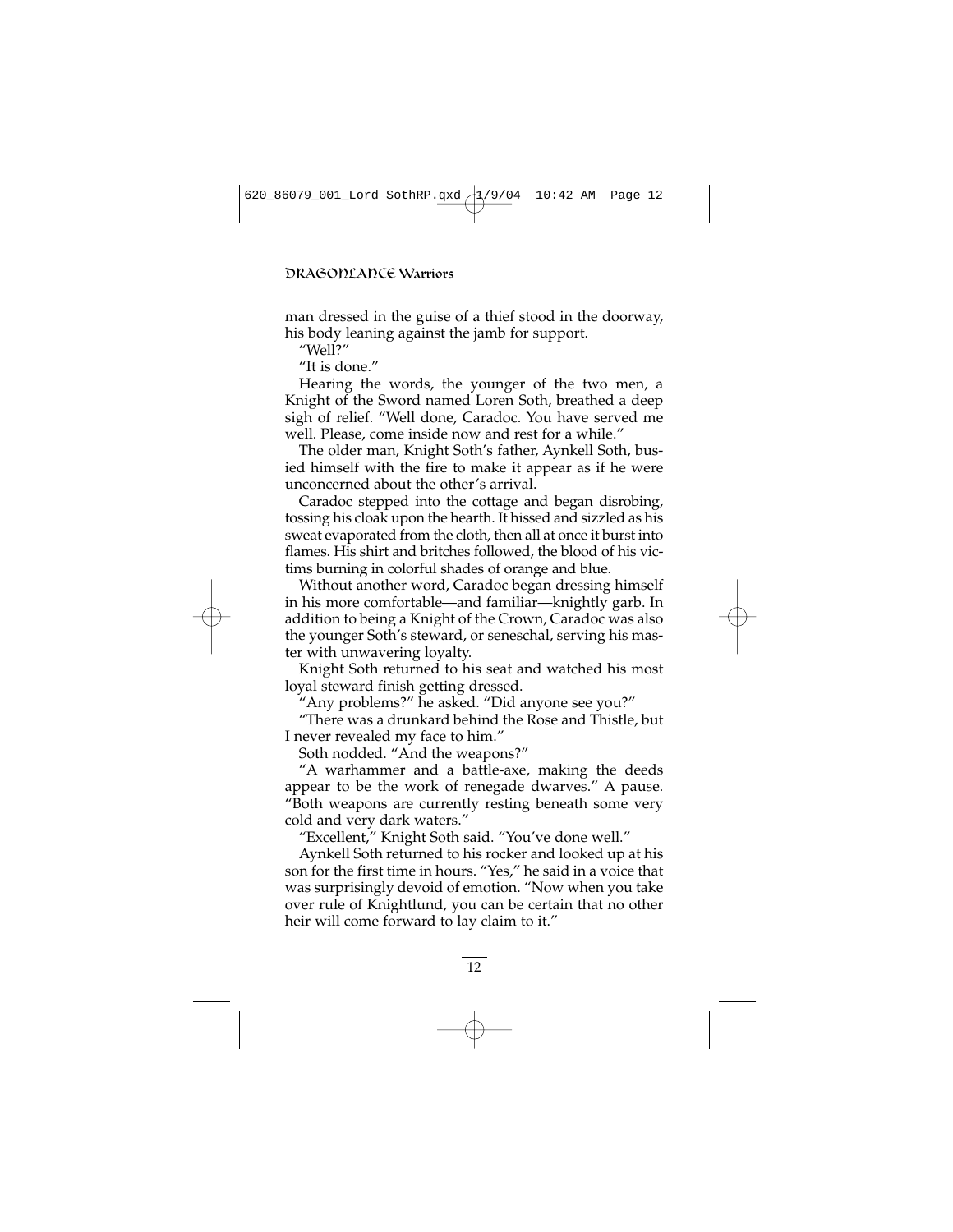Knight Soth looked at his father for several seconds before speaking to him in a voice that was dripping with contempt. "It seems to me that as a bard and a milkmaid, neither of the two products of your affairs would have been of the type inclined to claim it."

"Perhaps not," said Aynkell Soth. "But if they had known of their lineage, known of their birthright, then perhaps . . ."

"It's of little consequence now," Caradoc said flatly. "They are both dead."

"Yes," said Aynkell, nodding. "Thank you."

"For what?" asked Caradoc, doing nothing to stop his voice from rising in anger. He was loyal to Knight Soth, not to the knight's father, who was nothing more than a secondrate clerk and first-rate philanderer. "For the murder of your own flesh and blood, the half-kin of my master?"

If the elder Soth was surprised by the young man's impertinence, he did not show it. "Why? For the removal of the black marks upon my soul," Aynkell answered, his voice still strong, still confident.

"The black marks might have been removed from your soul," said Knight Soth, "but they are not gone. They have merely been transferred. The black marks that were once upon your soul, are now upon mine. The full weight of my father's sins are now mine alone to bear. What a lovely gift to receive scant months before my wedding day."

Soth knew that the evil deeds were necessary to assure his ascension to the lordship of Dargaard Keep—and he would let nothing interfere with that—but he resented the fact that his father had made such murders necessary.

The sarcasm in young Soth's words was too much for the elder Soth to bear. He turned away from his son in order to avoid having to look him in the face.

"You might not have been a Knight of Solamnia," said Knight Soth. "But you were familiar enough with the Oath and the Measure to have at least tried to live by its code."

"I was never suited to become a knight, nor to live like one," Aynkell said, his voice sad and apologetic. His face